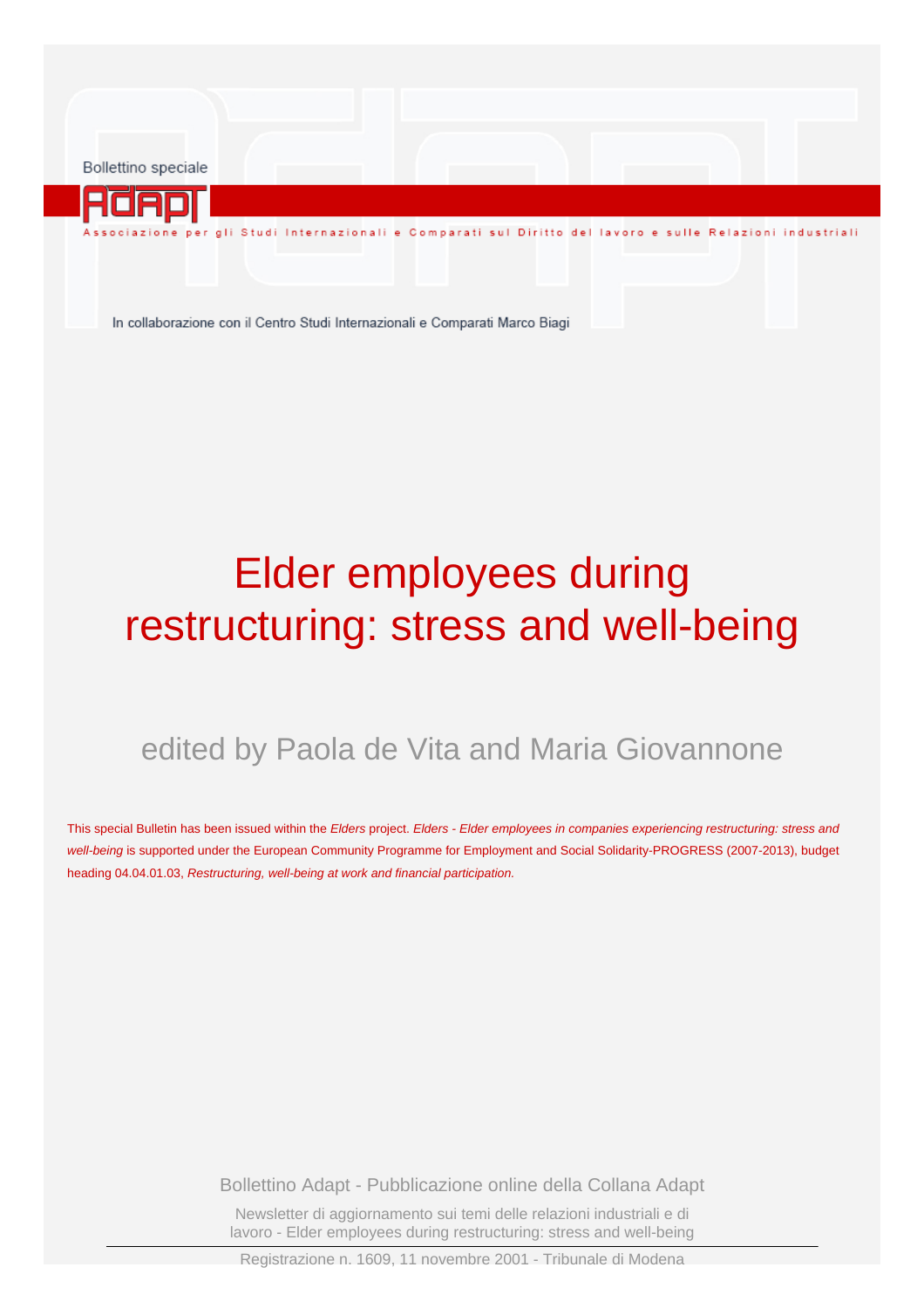#### Interventi

Salute e sicurezza nei luoghi di lavoro

**Michele Tiraboschi, Maria Giovannone, [Elder employees in companies experiencing restructuring: stress and well](http://www.adapt.it/acm-on-line/Home/documento5856.html)[being](http://www.adapt.it/acm-on-line/Home/documento5856.html)**

#### Documentazione nazionale

Salute e sicurezza nei luoghi di lavoro

**Accordo interconfederale tra Agci, Claai, Cna, Confindustria, Confapi, Confartigianato, Casartigiani, Confesercenti, Confcooperative, Legacooperative, Confservizi, Confagricoltura, Coldiretti e Cgil, Cisl, Uil, 9 June 2008, [Recepimento](http://www.adapt.it/acm-on-line/Home/documento3971.html) [dell'Accordo quadro europeo sullo stress lavoro-correlato concluso l'8 ottobre 2004 tra Unice/ Ueapme, Ceep e Ces](http://www.adapt.it/acm-on-line/Home/documento3971.html)** Italy

#### Documentazione regionale e locale

Salute e sicurezza nei luoghi di lavoro

**Decreto Regione Lombardia n. 13559, 10 December 2009, [Indirizzi generali per la valutazione e gestione del rischio](http://www.adapt.it/acm-on-line/Home/documento5811.html) [stress lavorativo alla luce dell'Accordo Quadro Europeo 8.10.2004 \(art. 28 comma 1 d.lgs. 81/08 e successive](http://www.adapt.it/acm-on-line/Home/documento5811.html) [modifiche ed integrazioni\)](http://www.adapt.it/acm-on-line/Home/documento5811.html)** Italy

#### Documentazione comunitaria

Salute e sicurezza nei luoghi di lavoro

**European Commission 1 June 2009, D(2009) 8107, [Consultation in view of a possible designation of 2012 as European](http://www.adapt.it/acm-on-line/Home/documento5794.html) [Year for Active Ageing and Intergenerational Solidarity](http://www.adapt.it/acm-on-line/Home/documento5794.html)**

**Etuc/Ces, Businesseurope, Ceep, Ueapme, 18 June 2008, [Implementation of European autonomous Framework](http://www.adapt.it/acm-on-line/Home/documento5795.html) [Agreeement on work-related stress](http://www.adapt.it/acm-on-line/Home/documento5795.html)**

**Communication of the European Commission 31 January 2005, COM(2005), [Restructuring and employment.](http://www.adapt.it/acm-on-line/Home/documento5792.html) [Anticipating and accompanying restructuring in order to develop employment: the role of the European Union](http://www.adapt.it/acm-on-line/Home/documento5792.html)**

**Unice, Uapme, Ceep, 8 October 2004, [Framework agreement on work-related stress](http://www.adapt.it/acm-on-line/Home/documento5791.html)**

#### Percorsi di lettura

Mercato del lavoro

**S. L. Dolan, 16 February 2010, [67% of Spanish companies do not plan to replace employees who retire](http://www.adapt.it/acm-on-line/Home/documento5842.html)**

Salute e sicurezza nei luoghi di lavoro

**T. Hussi, 2009, [Age Power - Challenging the myths related to the handicaps of senior employees](http://www.adapt.it/acm-on-line/Home/documento5831.html)**

**T. Tikkanen, 22 July 2008, [Social partners, older workers and lifelong learning](http://www.adapt.it/acm-on-line/Home/documento5805.html)**

**J. Vuori, S. Toppinen -Tanner, 2007, [Towards successful seniority - A group method for promoting career management](http://www.adapt.it/acm-on-line/Home/documento5830.html) [and mental health in changing organizations](http://www.adapt.it/acm-on-line/Home/documento5830.html)**

[www.adapt.it](http://www.adapt.it) in the contract of the contract of the contract of the contract of the contract of the contract of the contract of the contract of the contract of the contract of the contract of the contract of the contract o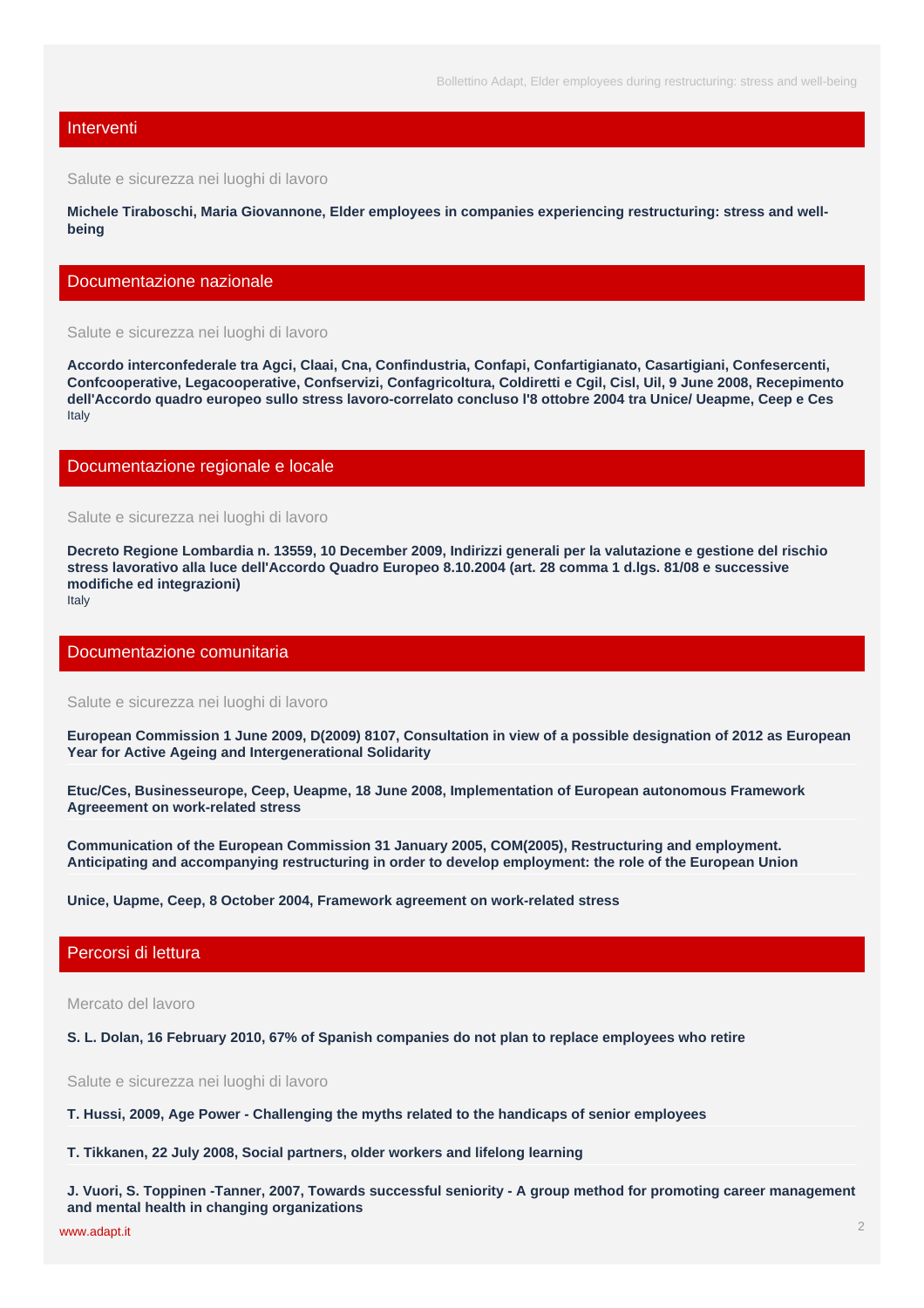Bollettino Adapt, Elder employees during restructuring: stress and well-being

**M. Quinlan, March 2007, [Organisational Restructuring/Downsizing, OHS Regulation and Worker Health and Wellbeing](http://www.adapt.it/acm-on-line/Home/documento5802.html)**

**A. H. Munnell, S. A. Sass, M. Soto, July 2006, [Employers attitudes towards older workers: survey and results](http://www.adapt.it/acm-on-line/Home/documento5804.html)**

**J. Ilmarinen, 2006, [The ageing workforce - challenges for occupational health](http://www.adapt.it/acm-on-line/Home/documento5806.html)**

**J. Mc Gregor, L. Gray, June 2002, [Stereotypes and older workers: the New Zealand experience](http://www.adapt.it/acm-on-line/Home/documento5812.html)**

#### Statistiche e Note economiche

Licenziamento collettivo

**Eurofound (European Foundation for the Improvement of Living and Working conditions), Autumn 2009, [European](http://www.adapt.it/acm-on-line/Home/documento4694.html) [restructuring monitor quarterly](http://www.adapt.it/acm-on-line/Home/documento4694.html)**

Salute e sicurezza nei luoghi di lavoro

**EIRO (European Industrial Relations Observtaory), 24 February 2010, [Manufacturing companies show positive attitude](http://www.adapt.it/acm-on-line/Home/documento5807.html) [towards older workers](http://www.adapt.it/acm-on-line/Home/documento5807.html)**

Germany, Cologne Institute for Economic Research

**EU-OSHA (European Agency for occupational Safety and Health), 17 December 2009, [New and emerging risks in](http://www.adapt.it/acm-on-line/Home/documento5813.html) [occupational safety and health](http://www.adapt.it/acm-on-line/Home/documento5813.html)**

**EU-OSHA (European Agency for occupational Safety and Health), 17 December 2009, [New and emerging risks in](http://www.adapt.it/acm-on-line/Home/documento5814.html) [occupational safety and health, Annexes](http://www.adapt.it/acm-on-line/Home/documento5814.html)**

**BAUA (Bundesanstalt für Arbeitsschutz und Arbeitsmedizin), 2007, [Working Conditions. Working conditions in](http://www.adapt.it/acm-on-line/Home/documento5835.html) [Germany - Strains, requirements and health](http://www.adapt.it/acm-on-line/Home/documento5835.html)** Germany

#### Studi e ricerche

Agenzia per il lavoro

**Eurofound (European Foundation for the Improvement of Living and Working Conditions), 28 May 2009, [Temporary](http://www.adapt.it/acm-on-line/Home/documento776.html) [agency work and collective bargaining in the EU](http://www.adapt.it/acm-on-line/Home/documento776.html)**

#### Lavoro autonomo

**R. Pedersini, D. Coletto, (Eurofound), 2010, [Self-employed workers: industrial relations and working conditions.](http://www.adapt.it/acm-on-line/Home/documento5852.html)**

#### Mercato del lavoro

**M. Healy, M. Schwarz-Woelzl, June 2007, [Recruitment policies and practices in the context of demographic change](http://www.adapt.it/acm-on-line/Home/documento5810.html)** mature@eu (Support Employers in Recruting Mature and Aged persons)

**M. Krenn, M. Vogt, March 2007, [»... da kräht kein Hahn nach Ihnen. « Die Situation von »älteren« Arbeitslosen und ihre](http://www.adapt.it/acm-on-line/Home/documento5828.html) [Chancen auf Reintegration in Beschäftigung](http://www.adapt.it/acm-on-line/Home/documento5828.html)**

Austria, The situation of #older' unemployed persons and their chances of reintegration into work

**A. Haataja, 2007, [Factors predicting the staying on at work of 50-59-year-old employed people. Executive summary](http://www.adapt.it/acm-on-line/Home/documento5832.html)** Finland, Ministry of Social Affairs and Health

**T. Philip (Eurofound), 5 February 2007, [Employment and labour market policies for an ageing workforce and initiatives](http://www.adapt.it/acm-on-line/Home/documento5815.html) [at the workplace. National overview report: United Kingdom](http://www.adapt.it/acm-on-line/Home/documento5815.html)**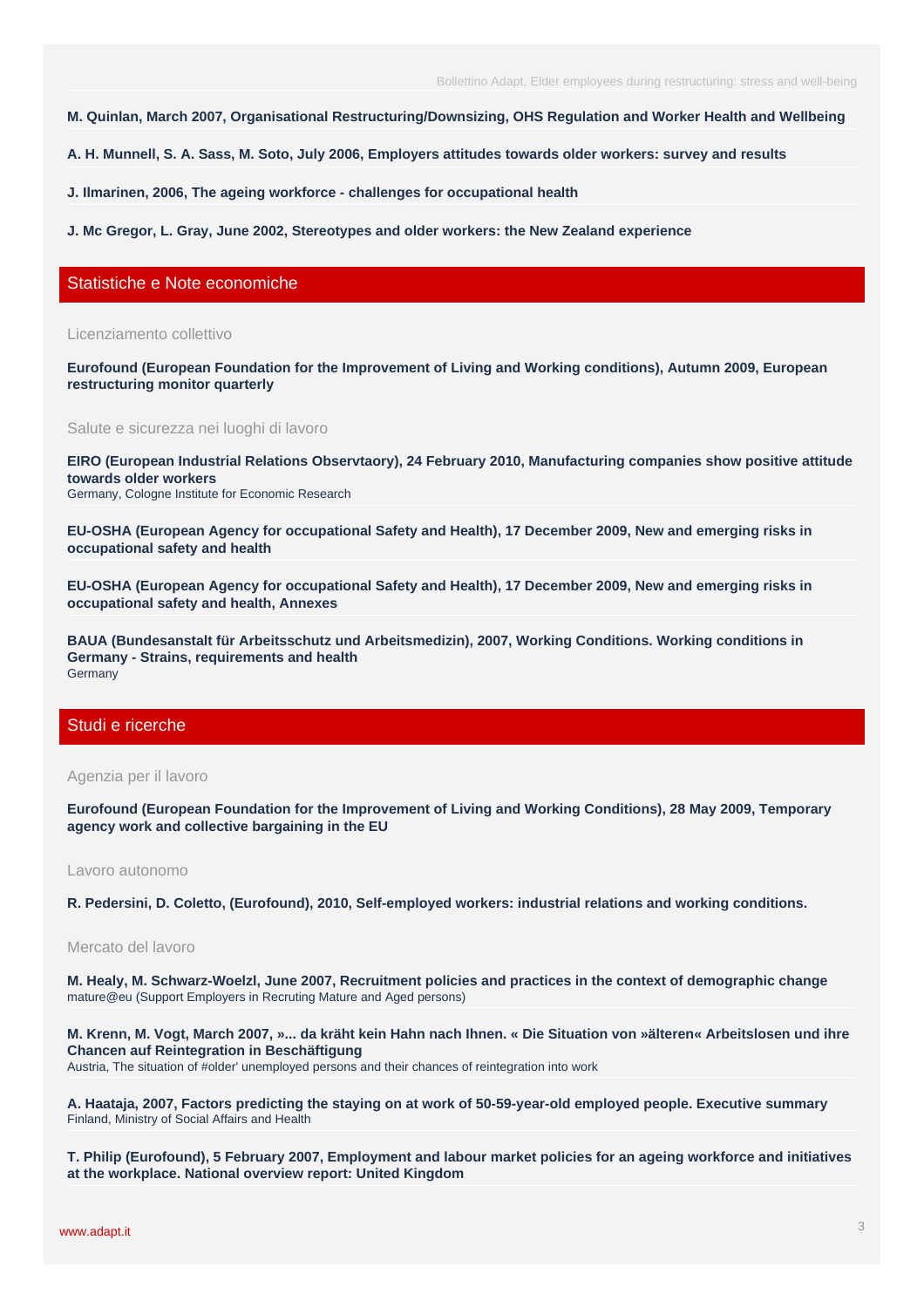**G. Lamura, A. Principi (Eurofound), 24 January 2007, [Employment and labour market policies for an ageing workforce](http://www.adapt.it/acm-on-line/Home/documento5816.html) [and initiatives at the workplace. National overview report: Italy](http://www.adapt.it/acm-on-line/Home/documento5816.html)**

**C. Rimbau (Eurofound), 24 January 2007, [Employment and labour market policies for an ageing workforce and](http://www.adapt.it/acm-on-line/Home/documento5817.html) [initiatives at the workplace. National overview report: Spain](http://www.adapt.it/acm-on-line/Home/documento5817.html)**

**R. Karazman (Eurofound), 24 January 2007, [Employment and labour market policies for an ageing workforce and](http://www.adapt.it/acm-on-line/Home/documento5818.html) [initiatives at the workplace. National overview report: Austria](http://www.adapt.it/acm-on-line/Home/documento5818.html)**

**F. Frerichs, M. Sporket (Eurofound), 24 January 2007, [Employment and labour market policies for an ageing workforce](http://www.adapt.it/acm-on-line/Home/documento5819.html) [and initiatives at the workplace. National overview report: Germany](http://www.adapt.it/acm-on-line/Home/documento5819.html)**

**A. Punakallio (Eurofound), 24 January 2007, [Employment and labour market policies for an ageing workforce and](http://www.adapt.it/acm-on-line/Home/documento5820.html) [initiatives at the workplace. National overview report: Finland](http://www.adapt.it/acm-on-line/Home/documento5820.html)**

**A. Peeters , B. Boussemart, F. Bruggeman, D. Paucard (CEDAC, SYNDEX), May 2007, [Report for the European](http://www.adapt.it/acm-on-line/Home/documento5844.html) [Textile and Clothing social partners to secure better anticipation and management of industrial change and sectorial](http://www.adapt.it/acm-on-line/Home/documento5844.html) [restructuring](http://www.adapt.it/acm-on-line/Home/documento5844.html)**

**J. Hurley, I. Mandl, D. Storrie, T. Ward (Eurofound), 2009, [Restructuring in recession](http://www.adapt.it/acm-on-line/Home/documento5850.html)**

**D. Storries (Eurofound), May 2007, [Restructuring and employment in the EU: Concepts, measurement and evidence](http://www.adapt.it/acm-on-line/Home/documento5846.html)**

**D. Anxo, M. T. Lethablier, C. Perraudin (Eurofound), June 2007, [Part time work in European companies](http://www.adapt.it/acm-on-line/Home/documento5841.html)**

**D. Storrie, T. Ward (Eurofound), 2007, [Restructuring and employment in the EU: The impact of globalisation](http://www.adapt.it/acm-on-line/Home/documento5849.html)**

Salute e sicurezza nei luoghi di lavoro

**J. Pérez Bilbao, C. Nogareda Cuixart, [Actitudes frente al cambio en trabajadores de edad avanzada](http://www.adapt.it/acm-on-line/Home/documento5808.html) Spain** 

**A. Griffiths, A. Knigth, D. Nor Mohd Mahudin, 2009, [Ageing, work-related stress and Health](http://www.adapt.it/acm-on-line/Home/documento5797.html)** United Kingdom, AGE, HELP THE AGED, TAEN (The age and employment network)

**K. Reiterer, 2009, [Arbeitslosigkeit, Gesundheitsverhalten und Depression](http://www.adapt.it/acm-on-line/Home/documento5824.html)** Austria, Unemployment, health behaviour and depression

**J. O Crawford, R. A Graveling, H. Cowie, K. Dixon, L. MacCalman (IOM), 2009, [The health, safety and promotion needs](http://www.adapt.it/acm-on-line/Home/documento5796.html) [of older workers](http://www.adapt.it/acm-on-line/Home/documento5796.html)** United Kingdom

**Ministry of Social Affairs and Health, 2009, [Final report of the Veto Programme 2003-2007, Helsinki, Finland 2009.](http://www.adapt.it/acm-on-line/Home/documento5833.html) [Summary](http://www.adapt.it/acm-on-line/Home/documento5833.html)** Finland

**T. Kieselbach, E. Armgarth, S. Bagnara, M. de Greef, A.L. Elo, S. Jefferys, C. Joling, K. Kuhn, K. Nielsen, N. Rogovsky, B. Sahler, G. Thomson, C. E. Triomphe, M. Widerszal-Bazyl, S. Jefferys, J. Popma, C. Joling, 2009, [Health in](http://www.adapt.it/acm-on-line/Home/documento5801.html) [restructuring: Innovative approaches and policy recommendations](http://www.adapt.it/acm-on-line/Home/documento5801.html)** Germany, University of Bremen, IPG (Institute for Psychology of Work Unemployment and Health)

**K. Schmid, N. Kailer , September 2008, [Weite rbildung älterer ArbeitnehmerInnen](http://www.adapt.it/acm-on-line/Home/documento5826.html)** Austria, AMS, IBW, Further training of older employees

**J. Yarker, R. Lewis, E. Donaldson-Feilder, June 2008, [Management competencies for preventing and reducing stress at](http://www.adapt.it/acm-on-line/Home/documento5798.html) [work](http://www.adapt.it/acm-on-line/Home/documento5798.html)**

United Kingdom, HSE (Health and Safety Executive)

**C. Villosio, D. Di Pierro, A. Giordanengo, P. Pasqua, M. Richiardi (Eurofound), 1 May 2008, [Working conditions of an](http://www.adapt.it/acm-on-line/Home/documento5800.html) [ageing workforce](http://www.adapt.it/acm-on-line/Home/documento5800.html)**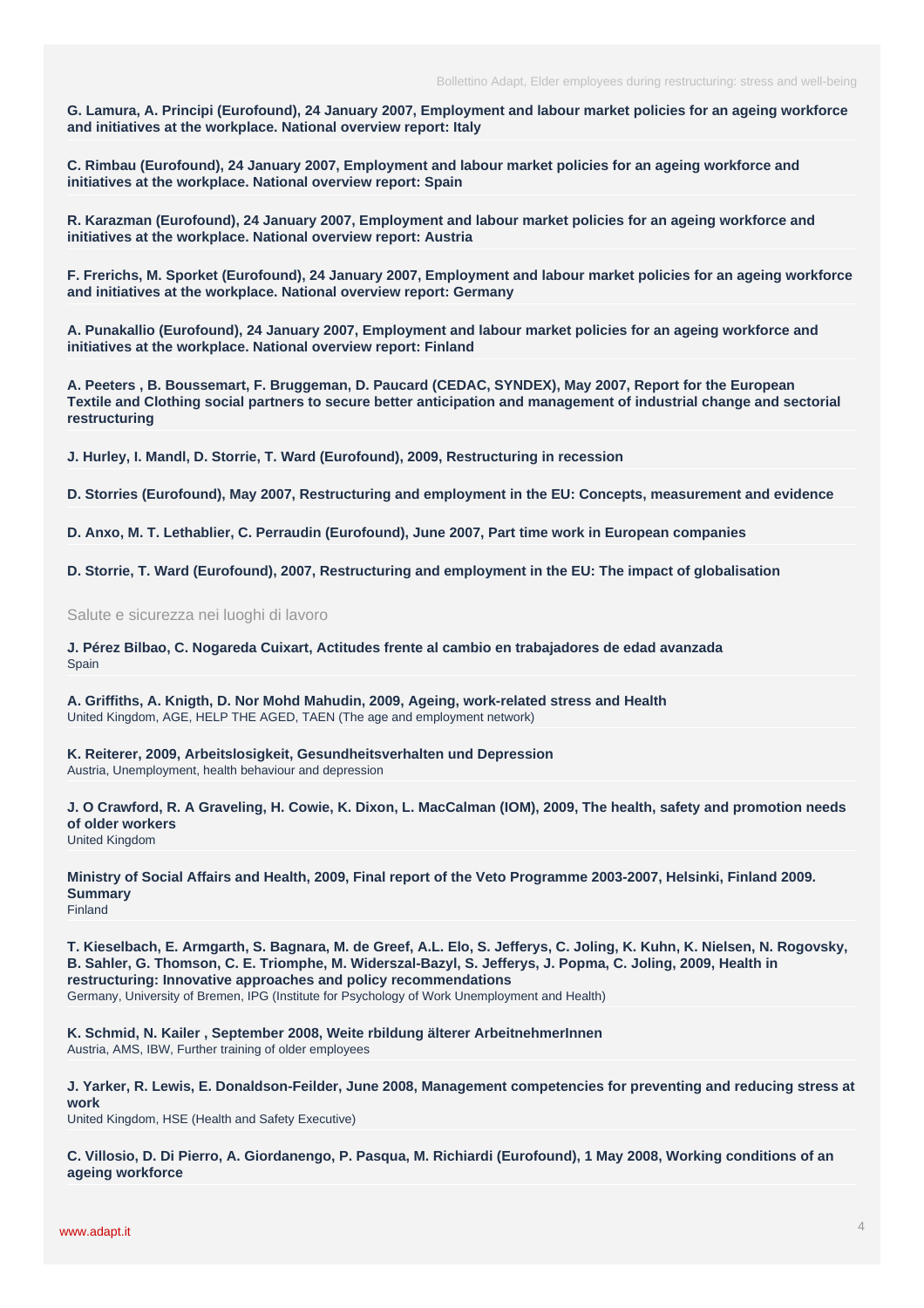**U. Schönbauer, February 2006, [Ältere im Betrieb](http://www.adapt.it/acm-on-line/Home/documento5829.html)** Austria, Older employees in the enterprises

**E. Enzenhofer, D. Muralter, S. Rapa, E. Simbürger, K. Steiner, 2004, [Erwerbsrealität von älteren ArbeitnehmerInnen:](http://www.adapt.it/acm-on-line/Home/documento5821.html) [Chancen und Barrieren](http://www.adapt.it/acm-on-line/Home/documento5821.html)**

Austria, Working reality of older employees: chances and barriers

**J. Karppinen, E. Mezger (Eurofound), February 2010, [Second European Quality of Life Survey, Living conditions, social](http://www.adapt.it/acm-on-line/Home/documento5847.html) [exclusion and mental well-being](http://www.adapt.it/acm-on-line/Home/documento5847.html)**

### Siti internet

Salute e sicurezza nei luoghi di lavoro

**mature@eu (Supporting Employers in Recruting and selecting Mature and Aged persons), [www.mature-project.eu](http://www.adapt.it/acm-on-line/Home/documento5809.html)**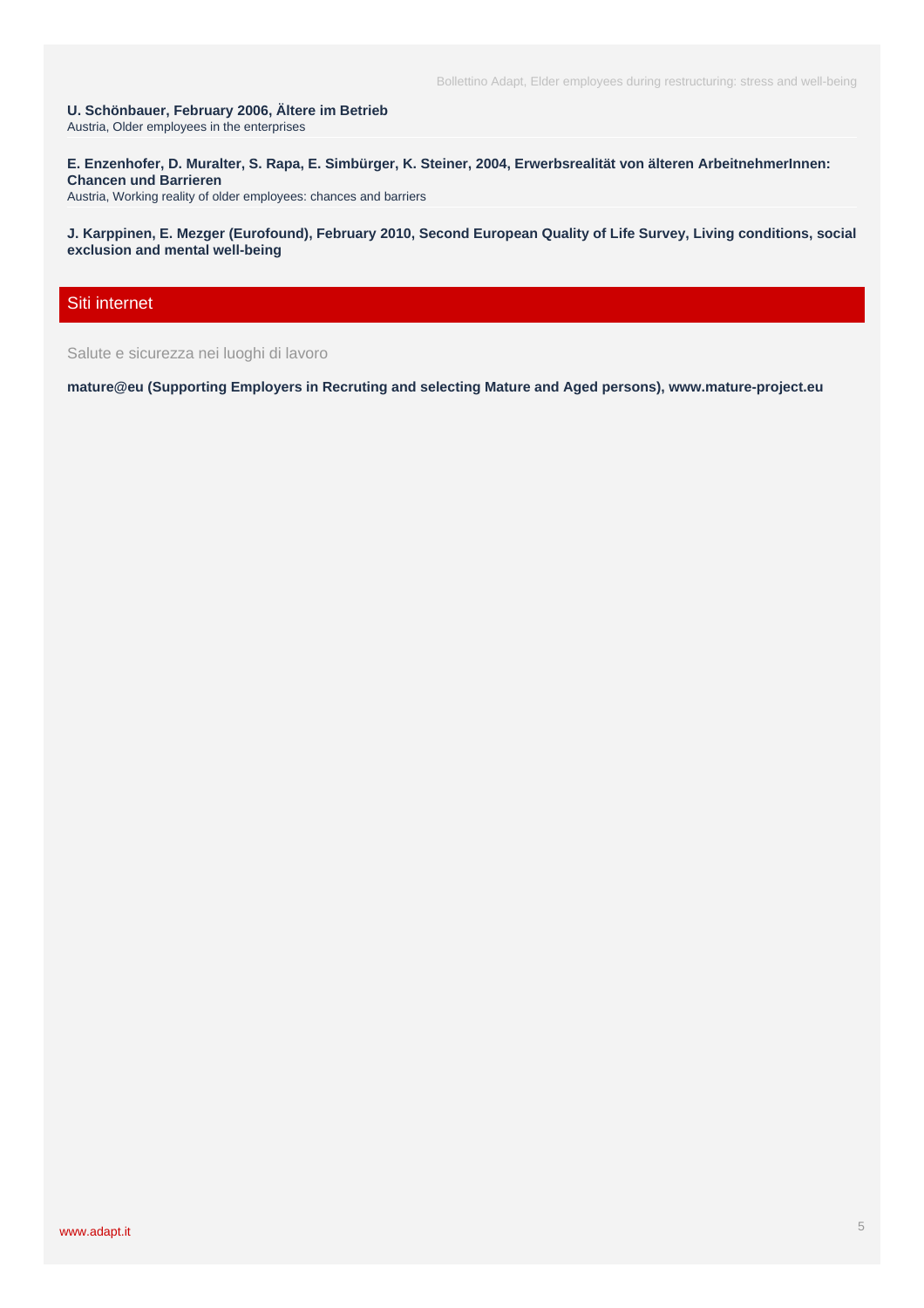

#### *With support from the European Union*

*This publication is supported under the European Community Programme for Employment and Social Solidarity – PROGRESS (2007-2013).* 

*This programme is managed by the Directorate-General for Employment, Social Affairs and Equal Opportunities of the European Commission. It was established to financially support the implementation of the objectives of the European Union in the employment and social affairs area, as set out in the Social Agenda, and thereby contribute to the achievement of the Lisbon Strategy goals in these fields.* 

*The seven-year programme targets all stakeholders who can help shape the development of appropriate and effective employment and social legislation and policies, across the EU-27, EFTA-EEA and EU candidate and pre-candidate countries.* 

*PROGRESS mission is to strengthen the EU contribution in support of Member States' commitment. PROGRESS will be instrumental in:* 

*providing analysis and policy advice on PROGRESS policy areas; monitoring and reporting on the implementation of EU legislation and policies in PROGRESS policy areas; promoting policy transfer, learning and support among Member States on EU objectives and priorities; and relaying the views of the stakeholders and society at large.* 

*For more information see: http://ec.europa.eu/employment\_social/progress/index\_en.html.* 

*The information contained in this page does not necessarily reflect the position or opinion of the European Commission.*